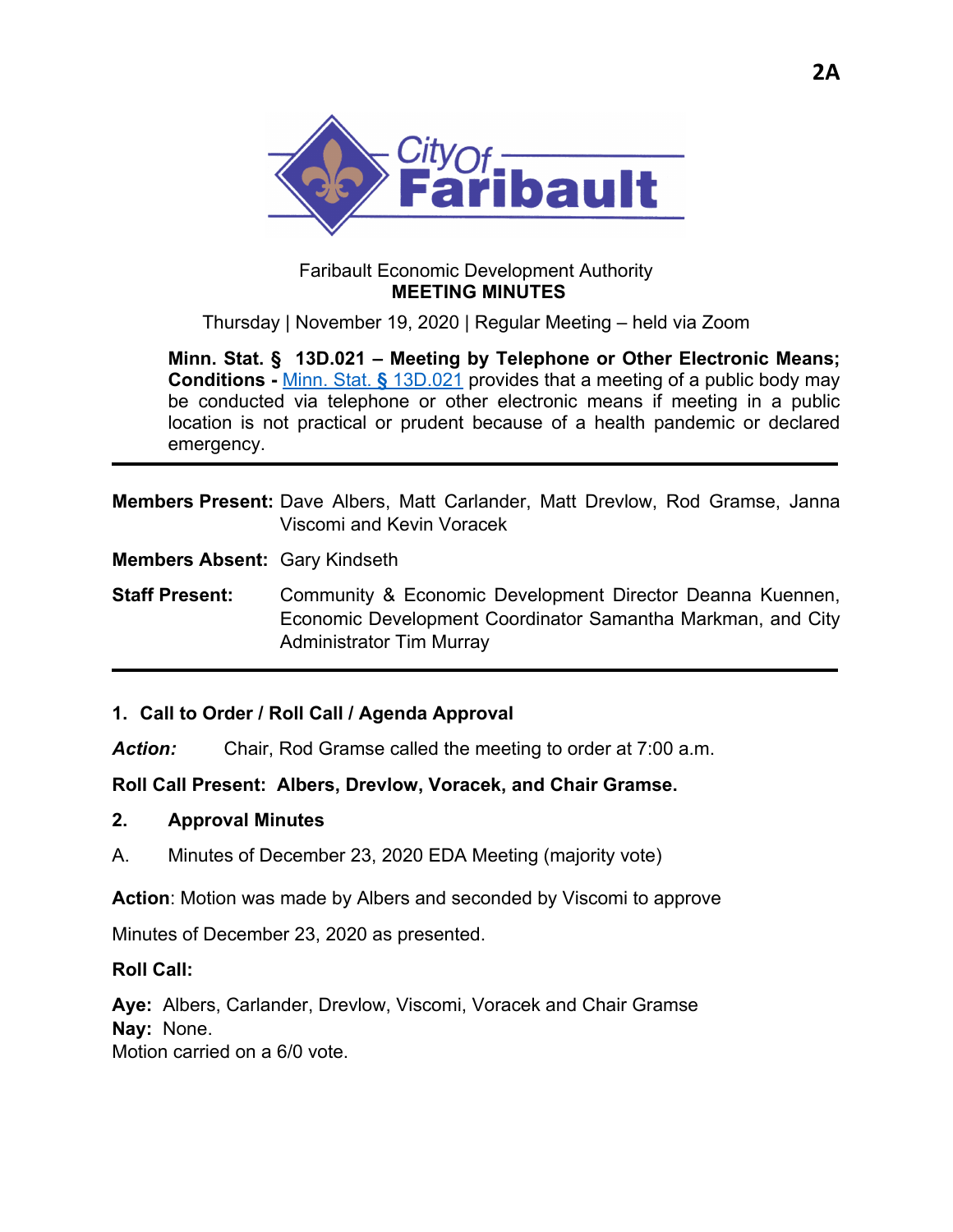- **3. Routine Business:** *Agenda items below are approved by one motion unless an EDA member requests separate action.* 
	- A. Monthly Loan Status Report
	- B. Permit Activity Update Report
	- C. Budget Status Report

*Action:* Motion was made by Voracek and seconded by Albers to receive and file the monthly status reports as presented.

# **ROLL CALL:**

**Aye:** Albers, Carlander, Drevlow, Viscomi, Voracek and Chair Gramse **Nay:** None. Motion carried on a 6/0 vote.

## **4. Public Hearings**

A. None.

# **5. Items for Discussion**

# **A. Discuss Funding Requests for Chamber/Main Street Programs**

Kuennen stated that over the last few years the EDA has included funding in the annual budget for "other programs" as proposed by outside agencies that further the economic development goals of the city and fit within the EDA's work plan. The Faribault Area Chamber of Commerce has developed two proposals for the EDA's consideration – for programs aimed at bringing additional people and investments into the downtown. These program fit within the EDA's "gateway" focus – specifically "continue investments into the downtown – partnering with City/HRA/HPC/Others on downtown initiatives.

## **1. Upstairs Downtown Digital Experience**

Funding Request: \$5000. Kelly Nygaard shared with the EDA the success of the program and explained that the funding would allow additional units to be photographed and shared – expanding access to the transformations to a broader audience. After discussion regarding the ease to update the information, the EDA voiced their support.

*Action:* Motion was made by Albers and seconded by Voracek to approve funding in the amount of \$5000 for the Upstairs Downtown Digital Experience, and directed Staff to prepare any necessary agreements.

## **ROLL CALL:**

**Aye:** Albers, Carlander, Drevlow, Viscomi, Voracek and Chair Gramse **Nay:** None. Motion carried on a 6/0 vote